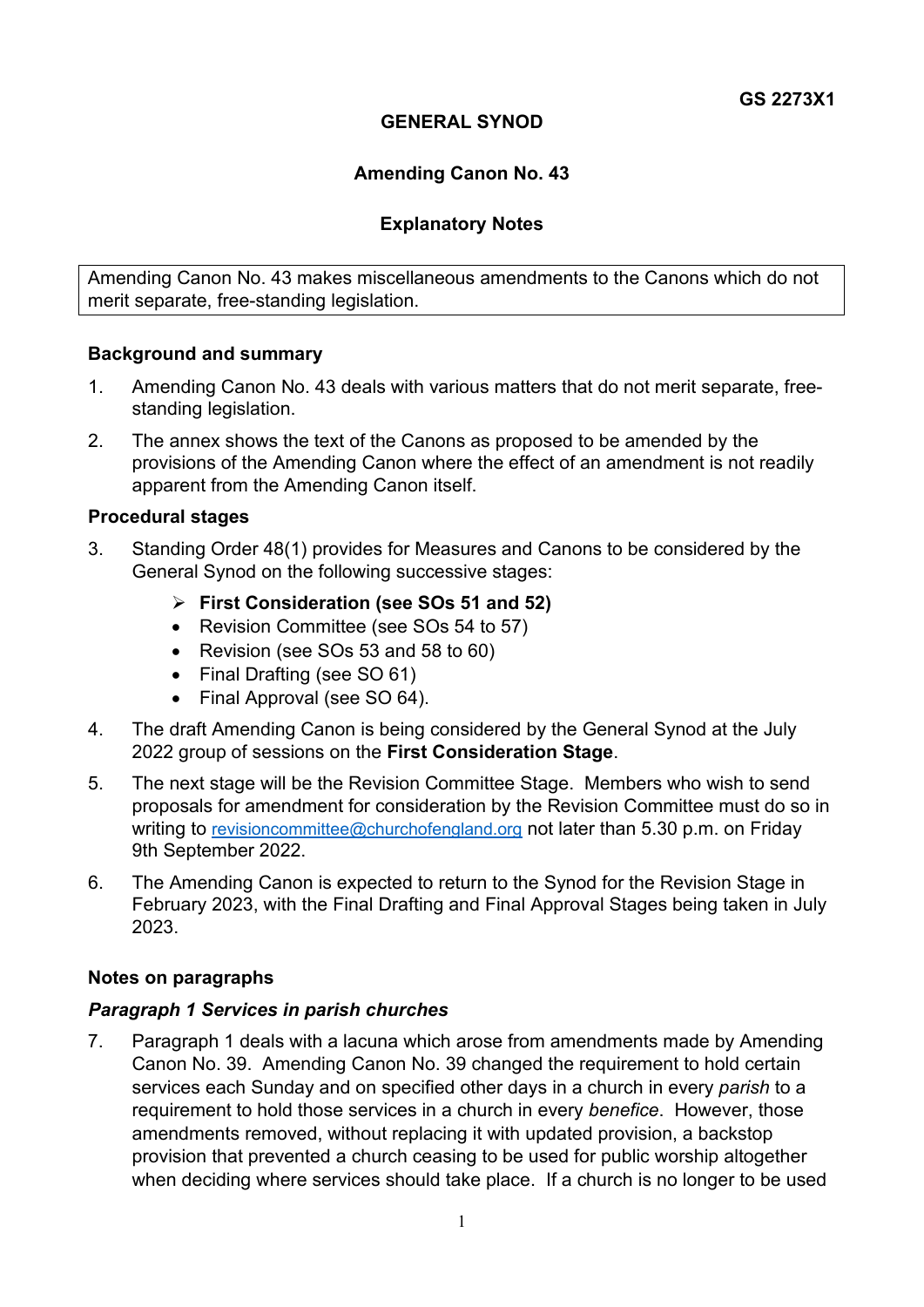for public worship at all, then it should be closed for worship under the Mission and Pastoral Measure 2011.

8. Paragraph 1 of the Amending Canon therefore inserts provisions in Canons B 11 and B 14 reinstating the backstop provision which prevents decisions as to where services are to take place within a benefice resulting in a church ceasing to be used altogether for public worship.

## *Paragraphs 2 and 3 Marriage*

- 9. Paragraph 2 amends the Canons B 31 and B 32 (which are concerned with impediments to marriage) in line with changes to the law made by the Marriage and Civil Partnership (Minimum Age) Act 2022. That Act raises the minimum age at which a person may lawfully marry from 16 to 18.
- 10. Paragraph 3 amends Canons B 34 (which is concerned with the legal preliminaries to marriage) and B 36 (which makes provision for services after civil marriage) in line with recent amendments to the Marriage Act 1949 which replaced superintendent registrar's certificates with marriage schedules.

# *Paragraph 4 Lay residentiary canons*

11. Paragraph 4 amends Canon C 21 (which sets out qualifications required for appointment as, among other things, a residentiary canon) to take account of the provision made in clause 5 of the draft Miscellaneous Provisions Measure for the appointment of lay residentiary canons.

# *Paragraph 5 Rural deans*

12. Paragraph 5 amends Canons F 17 (which sets out requirements as to the keeping of records of church property) and F 18 (which provides for the survey of churches) so that a person other than the rural dean<sup>[1](#page-1-0)</sup> may act as the deputy of the archdeacon under these Canons. The rural dean might not be available to act as deputy, and delay then ensues if the inspection of records or of the church building has to be postponed. The amendments will enable some other person to be appointed to act as the deputy of the archdeacon for these purposes.

## *Paragraph 6 Ecclesiastical Courts*

13. Paragraph 6 makes it clear that the qualifications for appointment as a deputy diocesan or provincial registrar are the same as those for appointment as a registrar (including the qualification of being a communicant)...

## *Paragraph 7 Interpretation*

14. Paragraph 7 amends Canon I 1 so that the provision that it makes for the interpretation of Canons also applies to instruments (e.g. regulations) that are made under a Canon.

<span id="page-1-0"></span> $1$  In many places, the office of rural dean is known as "area dean". This is provided for in section 12(4) of the Church of England (Miscellaneous Provisions) Measure 2000. The Bishop may make a declaration under that subsection that the office of rural dean is to be called by the name of area dean and references in any Measure, Canon or other instrument referring to a rural dean are to be read as including references to an area dean.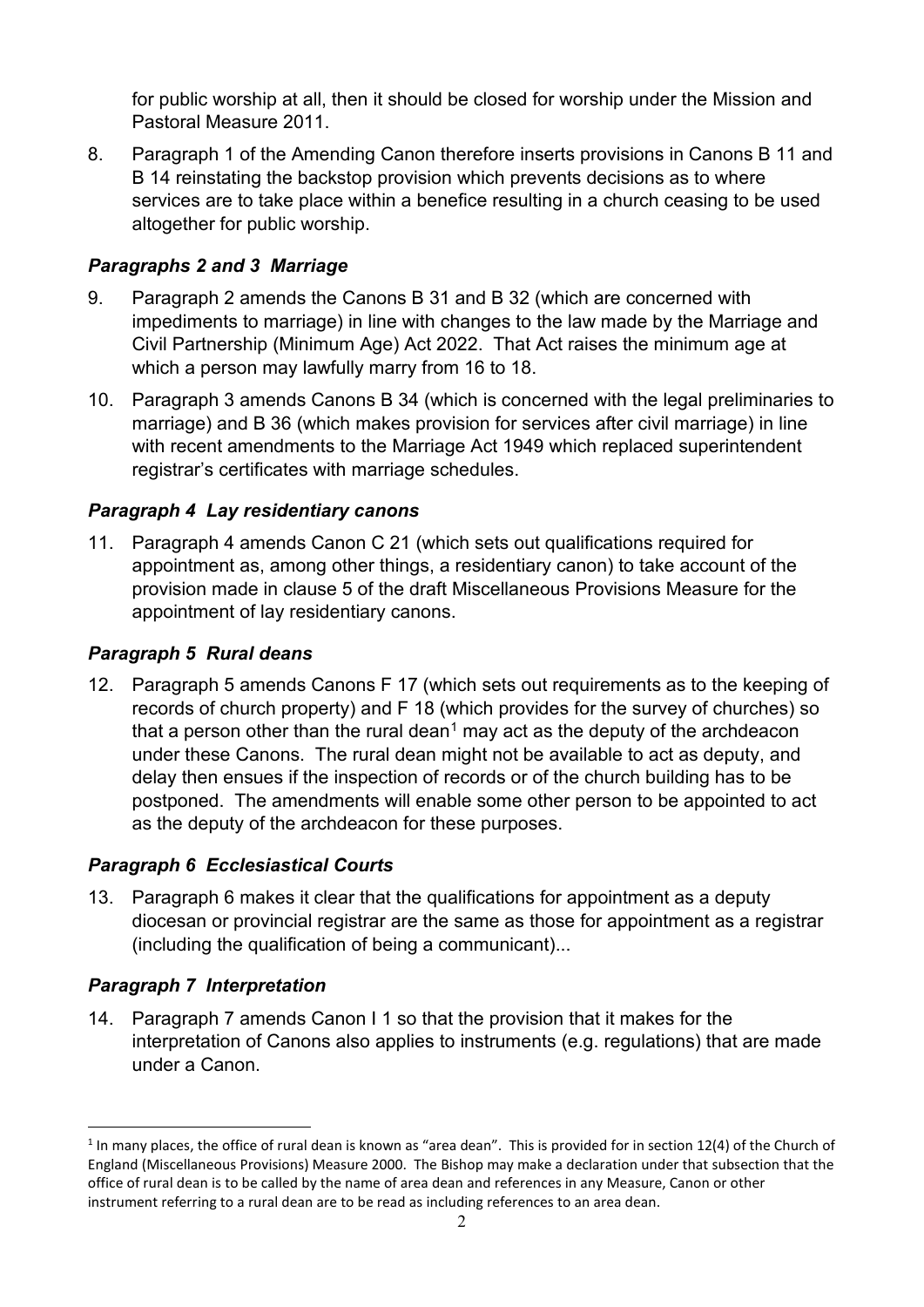# *Paragraphs 8 to 11 Updating statutory references*

15. Paragraphs 8 to 11 update various references to Acts and Measures in the Canons which have become out of date.

The Legal Office Church House, Westminster

June 2022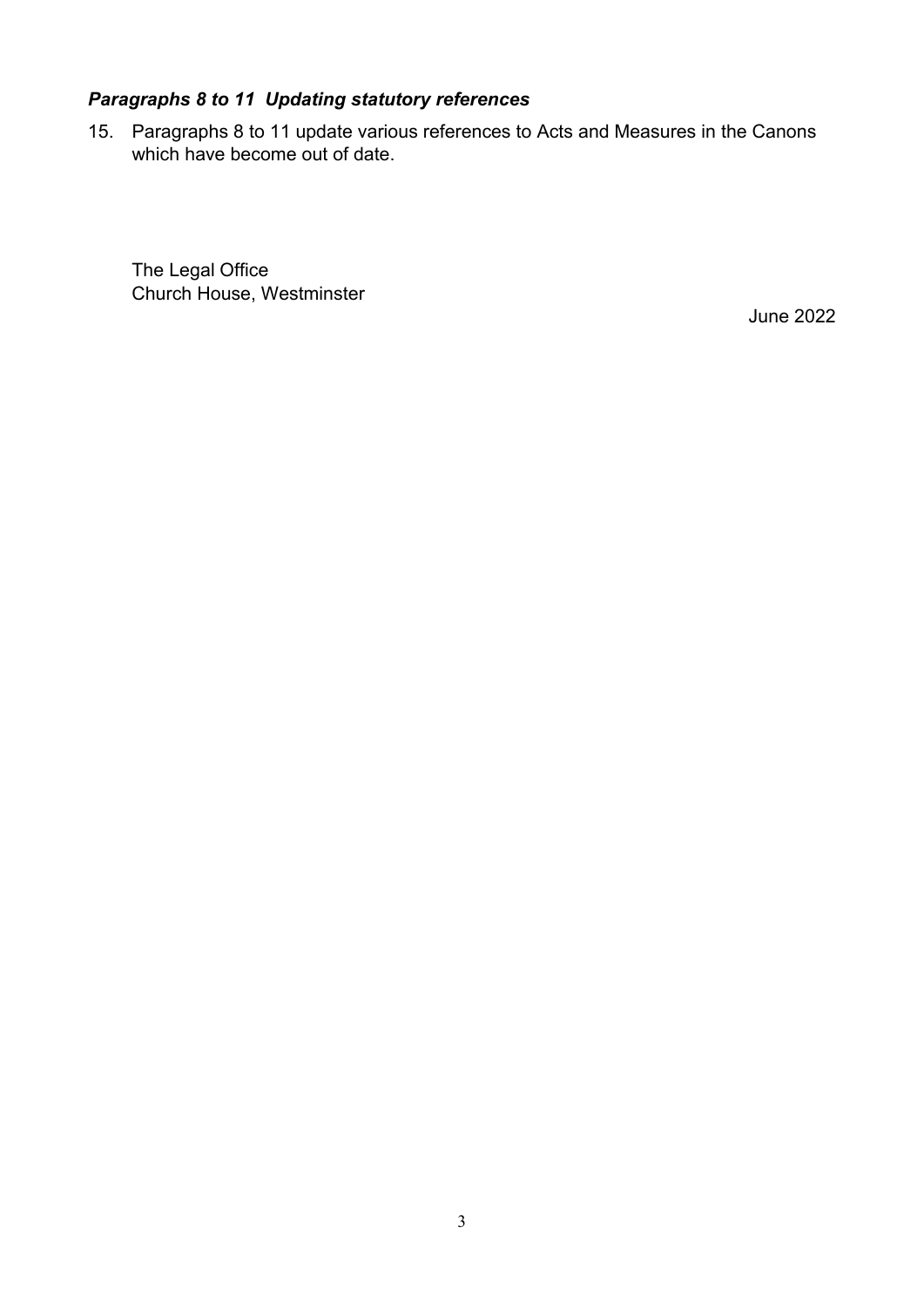## **The text of Canons as amended**

*This annex shows the text of Canons as proposed to be amended by the provisions of the draft Measure where the effect of an amendment is not readily apparent from the Measure itself.*

#### *Paragraph 1*

### **B 11 Of Morning and Evening Prayer in parish churches**

1. Morning and Evening Prayer shall be said or sung in at least one church in each benefice or, where benefices are held in plurality, in at least one church in at least one of those benefices at least on all Sundays and other principal Feast Days, and also on Ash Wednesday and Good Friday. Each service shall be said or sung distinctly, reverently, and in an audible voice. Readers, such other lay persons as may be authorized by the bishop of the diocese, or some other suitable lay person, may, at the invitation of the minister who has the cure of souls or, where the cure is vacant or the minister is incapacitated, at the invitation of the churchwardens say or sing Morning and Evening Prayer (save for the Absolution).

2. On all other days, the minister who has the cure of souls, together with other ministers licensed to serve in the benefice (or one or more of the benefices), shall make such provision for Morning and Evening Prayer to be said or sung either in at least one of the churches in the benefice (or at least one of the churches in at least one of the benefices) or,after consultation with the parochial church council of each parish in the benefice (or benefices), elsewhere as may best serve to sustain the corporate spiritual life of the benefice (or benefices) and the pattern of life enjoined upon ministers by Canon C 26. Public notice shall be given by tolling the bell or other appropriate means, of the time and place where the prayers are to be said or sung.

#### **2A. In making a decision as to how to give effect to paragraph 1 or 2, the person or persons doing so shall ensure that no church ceases altogether to be used for public worship.**

3. The reading of Morning and Evening Prayer as required by this Canon may only be dispensed with in accordance with the provisions of Canon B 14A.

#### **B14 Of Holy Communion in parish churches**

1. The Holy Communion shall be celebrated in at least one church in each benefice or, where benefices are held in plurality, in at least one church in at least one of those benefices at least on all Sundays and principal Feast Days, and on Ash Wednesday and Maundy Thursday. It shall be celebrated distinctly, reverently, and in an audible voice.

#### **1A. In making a decision as to how to give effect to paragraph 1, the person or persons doing so shall ensure that no church ceases altogether to be used for public worship.**

2. The celebration of the Holy Communion as required by this Canon may only be dispensed with in accordance with the provisions of Canon B 14A.

3. *[Repealed by Amending Canon No. 39]*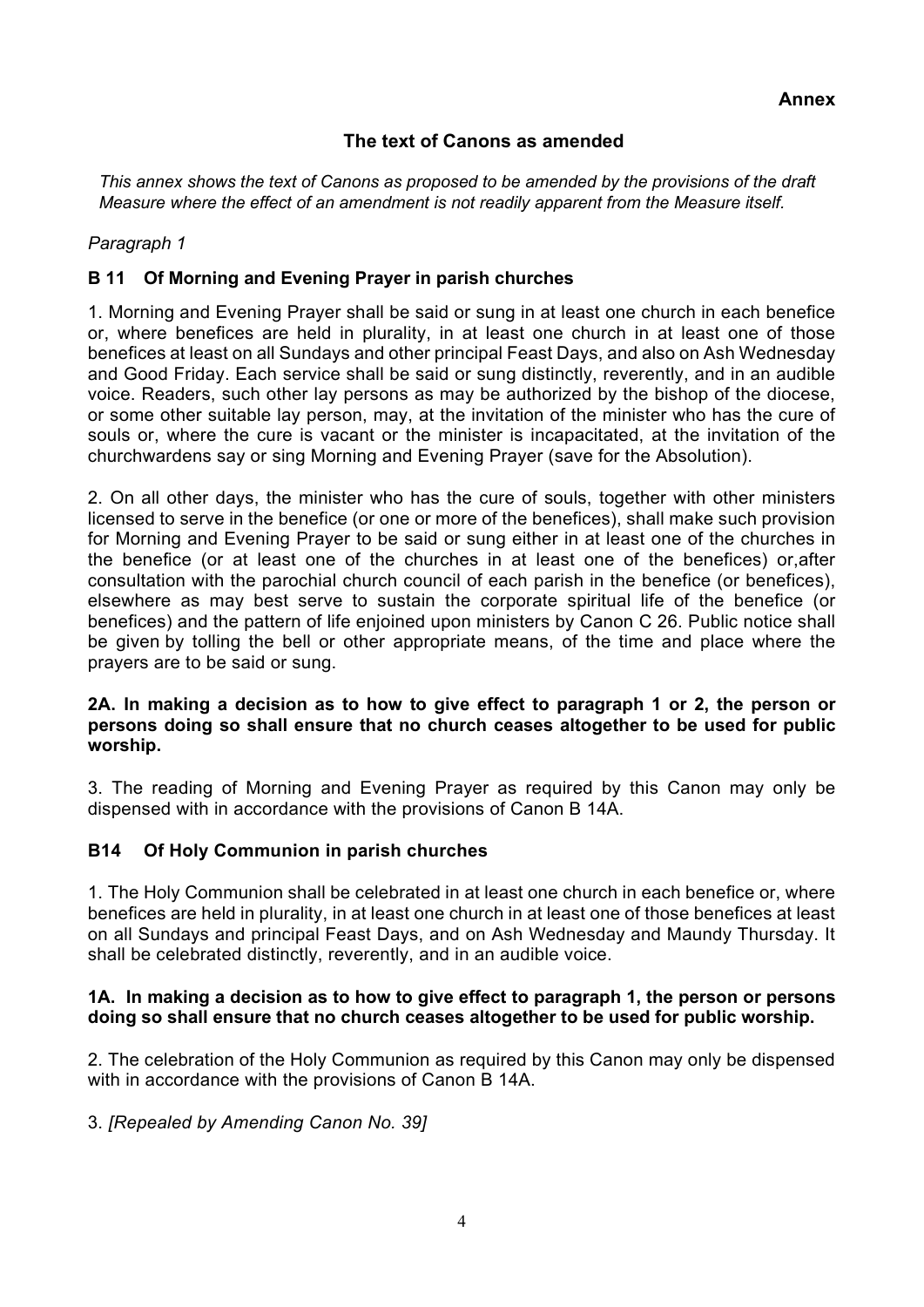### *Paragraphs 2 and 3*

### **B 31 Of certain impediments to marriage**

1. No person who is under 16 **18** years of age shall marry, and all marriages purported to be made between persons either of whom is under 16 **18** years of age are void.

### **B 32 Of certain impediments to the solemnization of matrimony**

No minister shall solemnize matrimony between two persons either of whom (not being a widow or widower) is under 18 years of age otherwise than in accordance with the requirements of the law relating to the consent of parents or guardians in the case of the marriage of a person under 18 years of age.

#### **B 34 Of requirements preliminary to the solemnization of matrimony**

1. A marriage according to the rites of the Church of England may be solemnized:

(a) after the publication of banns of marriage;

(b) on the authority of a special licence of marriage granted by the Archbishop of Canterbury or any other person by virtue of the Ecclesiastical Licences Act 1533 (in these Canons, and in the statute law, referred to as a 'special licence');

(c) on the authority of a licence (other than a special licence) granted by an ecclesiastical authority having power to grant such a licence (in these Canons, and in the statute law, referred to as a 'common licence'); or

(d) on the authority of a certificate issued by a superintendent registrar under the provisions of the statute law in that behalf **a marriage schedule issued under Part 3 of the Marriage Act 1949**.

#### **B 36 Of a service after civil marriage**

1. If any persons have contracted marriage before the civil registrar under the provisions of the statute law, and shall afterwards desire to add thereto a service of Solemnization of Matrimony, a minister may, if he see fit, use such form of service, as may be approved by the General Synod under Canon B 2, in the church or chapel in which he is authorized to exercise his ministry: Provided first, that the minister be duly satisfied that the civil marriage has been contracted, and secondly that in regard to this use of the said service the minister do observe the Canons and regulations of the General Synod for the time being in force.

2. In connection with such a service there shall be no publication of banns nor any licence or certificate authorizing a marriage **licence authorizing a marriage nor any marriage schedule under Part 3 of the Marriage Act 1949**; and no record of any such service shall be entered by the minister in the register books of marriages provided by the Registrar General.